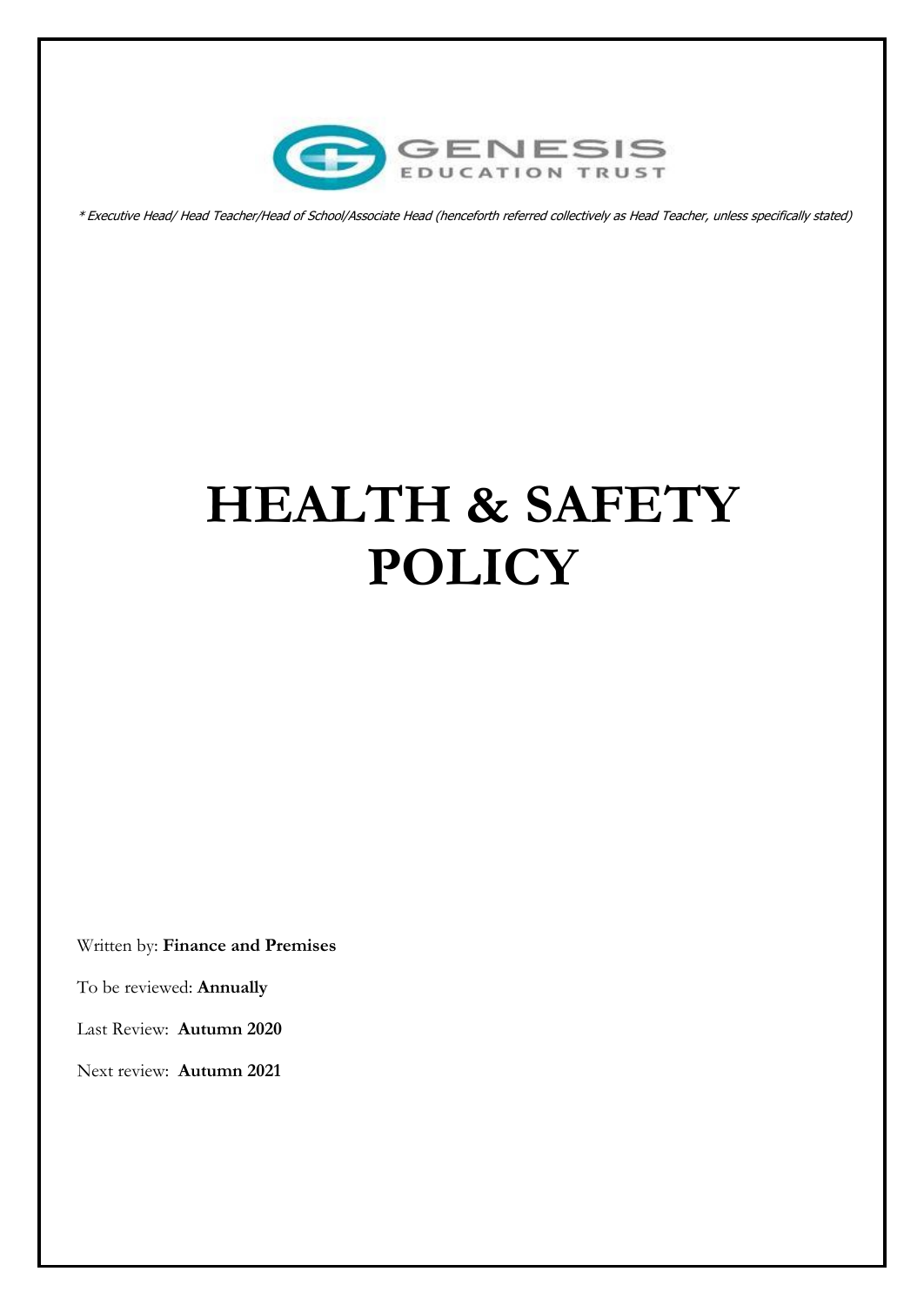| <b>Section</b> |       | <b>Contents</b>                                                                              | Page      |
|----------------|-------|----------------------------------------------------------------------------------------------|-----------|
| 1.             |       | <b>Statement /Introduction</b>                                                               | $3 - 4$   |
| 2.             |       | The Organisation for Implementing<br>this Policy including Allocation of<br><b>Functions</b> | 5         |
|                | 2.1.  | <b>Genesis Education Trust</b>                                                               | 5         |
|                | 2.2.  | The Board of Directors                                                                       | 5         |
|                | 2.3.  | <b>The Chief Education Officer</b>                                                           | $5 - 6$   |
|                | 2.4.  | <b>Heads of Departments/Sections</b>                                                         | 6         |
|                | 2.5.  | <b>Other Staff</b>                                                                           | $6 - 7$   |
|                | 2.6.  | <b>Legal Duties of All Employees</b>                                                         | $7 - 8$   |
|                | 2.7.  | <b>Special Obligations of Class Teachers</b>                                                 | 8         |
|                | 2.8.  | <b>The Union Safety Representative</b>                                                       | 9         |
|                | 2.9.  | <b>Pupils</b>                                                                                | 9         |
|                | 2.10. | <b>Visitors/Security</b>                                                                     | $9 - 10$  |
|                | 2.11. | <b>Staff Holding Positions of</b><br><b>Responsibility</b>                                   | 10        |
| 3.             |       | <b>Arrangements for Health and Safety</b>                                                    | 11        |
|                | 3.1.  | <b>Supervision of Pupils</b>                                                                 | 11        |
|                | 3.2.  | <b>Provision of First Aid</b>                                                                | 11        |
|                | 3.3.  | <b>Accident/Incident/Disease Reporting</b><br>and Investigation                              | 12        |
|                | 3.4.  | <b>Fire and Emergency Procedures</b>                                                         | $13 - 14$ |
|                | 3.5.  | <b>Health and Safety Guidance and</b><br><b>Advice</b>                                       | 14        |
|                | 3.6.  | <b>Training</b>                                                                              | 14        |
|                | 3.7.  | <b>Maintenance and Repairs</b>                                                               | $14 - 15$ |
|                | 3.8.  | <b>Electrical Equipment</b>                                                                  | 15        |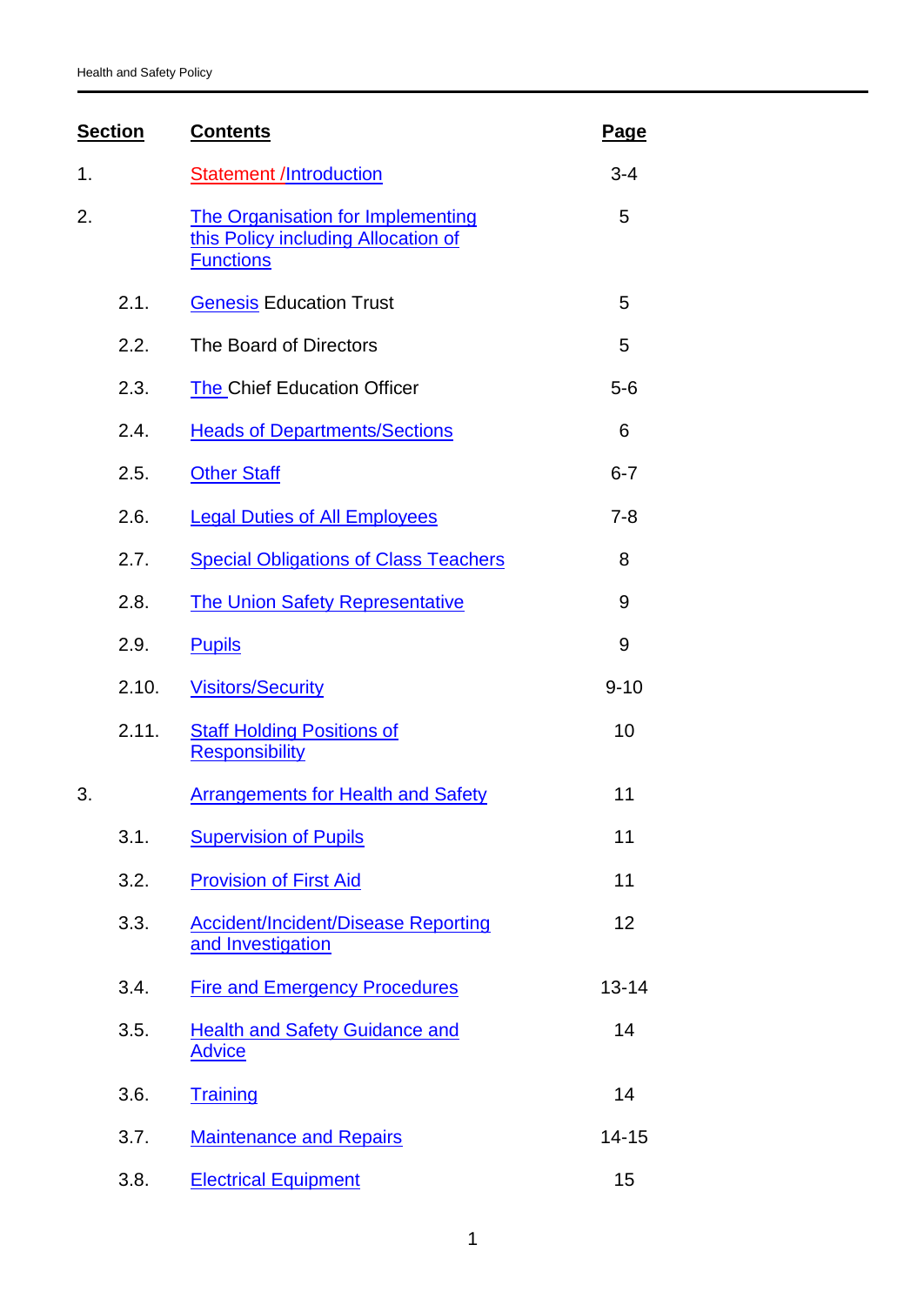| 3.9.  | <b>Machinery and Plant</b>               | $15 - 16$ |
|-------|------------------------------------------|-----------|
| 3.10. | <b>Contractors on Site</b>               | 16        |
| 3.11. | <b>Asbestos</b>                          | 16        |
| 3.12. | <b>Risk Assessment</b>                   | 17        |
| 3.13  | <b>Educational Visits</b>                | 18        |
| 3.14. | <b>PE Equipment and Play Equipment</b>   | 18        |
| 3.15. | <b>Cleaning Arrangements</b>             | 18        |
| 3.16. | <b>Site Security</b>                     | 19        |
| 3.17. | <b>Protective Clothing and Equipment</b> | 19        |
| 3.18. | <b>External Lettings</b>                 | 19        |
| 3.19. | Conclusion                               | 19        |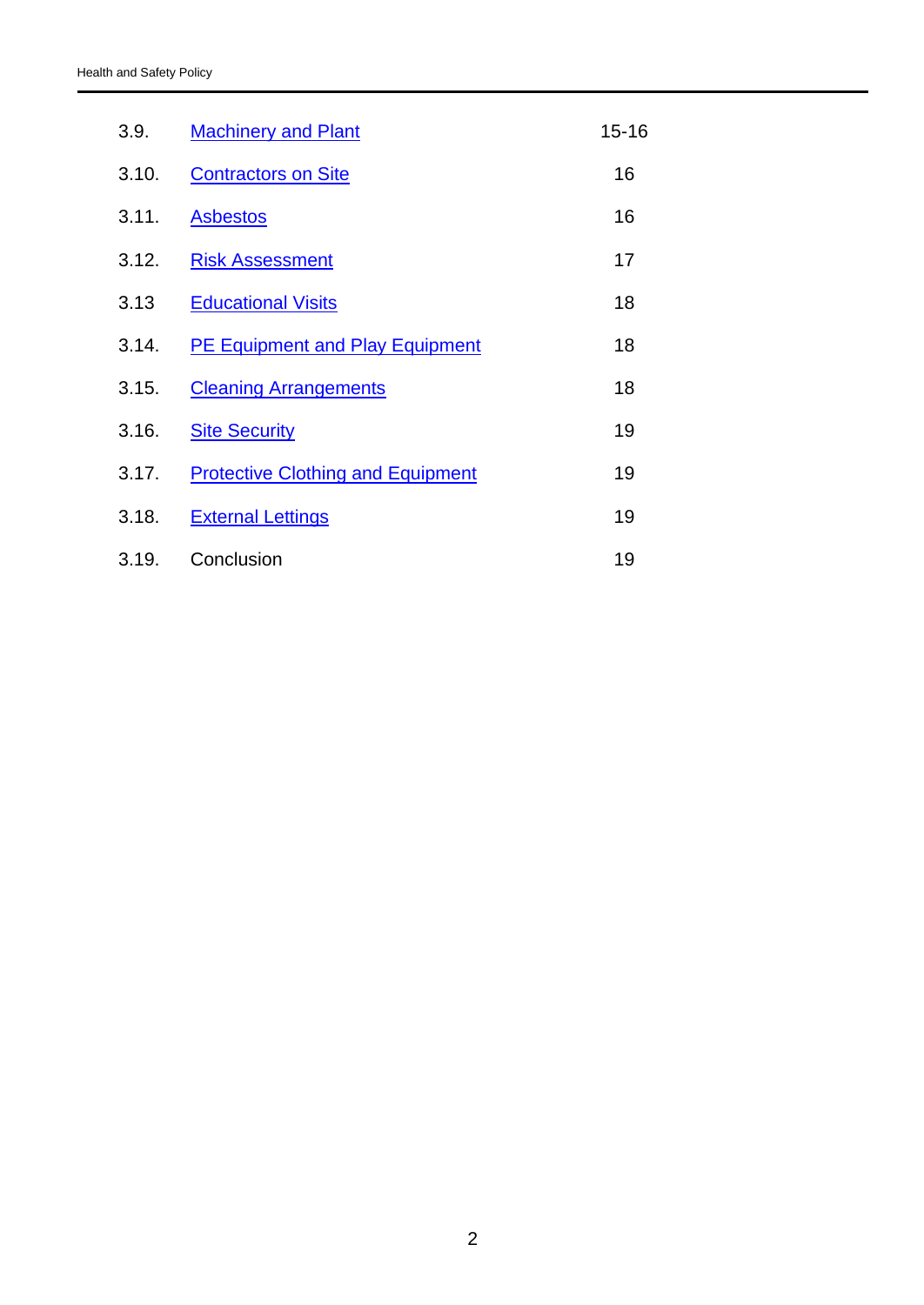#### **STATEMENT OF GENERAL POLICY**

#### **Name of Trust:** Genesis Education Trust

#### <span id="page-3-0"></span>**1. INTRODUCTION**

Genesis Education Trust ("GET") has a duty under the Health and Safety at Work etc Act 1974 to provide safe and healthy working conditions for employees and to ensure that their work does not adversely affect the health and safety of other people (e.g. pupils/visitors). The Head of School at each school is responsible for the day to day health and safety arrangement with regards to staff, pupils, contractors and visitors to the school.

The Local Governing Body/Board of Directors will share in the decision making process at each school.

- 1.1. This statement should be read in conjunction with the Corporate Health and Safety Policy Statement.
- 1.2. The objectives of this statement are to ensure the following, as far as is reasonably practicable:
	- a) Equipment and systems of work are safe and without risks to health;
	- b) Safe arrangements for the use, handling, storage and transport of articles and substances;
	- c) Sufficient information, instruction, training and supervision to enable all employees to identify hazards, reduce risks and contribute positively to their own and to others safety and health;
	- d) A safe and healthy place of work, including safe access to and safe egress from it.
	- e) A healthy working environment in line with current legislation identifying, eliminating and controlling risks.
	- f) Adequate welfare facilities.
- 1.3 This policy has been formulated with reference to the need for employer/employee consultation on health and safety matters and the need to consult individuals before the allocation of particular health and safety functions.
- 1.4 Further advice for determining the risks to health and safety within the establishment and the precautions required to deal with them is available from the Estate Management Officer / Chief Operations officer in the first instance.

| <b>Signed</b>             |  |
|---------------------------|--|
| <b>Headteacher</b>        |  |
| <b>Date</b>               |  |
| <b>Chair of Governors</b> |  |
| <b>Date</b>               |  |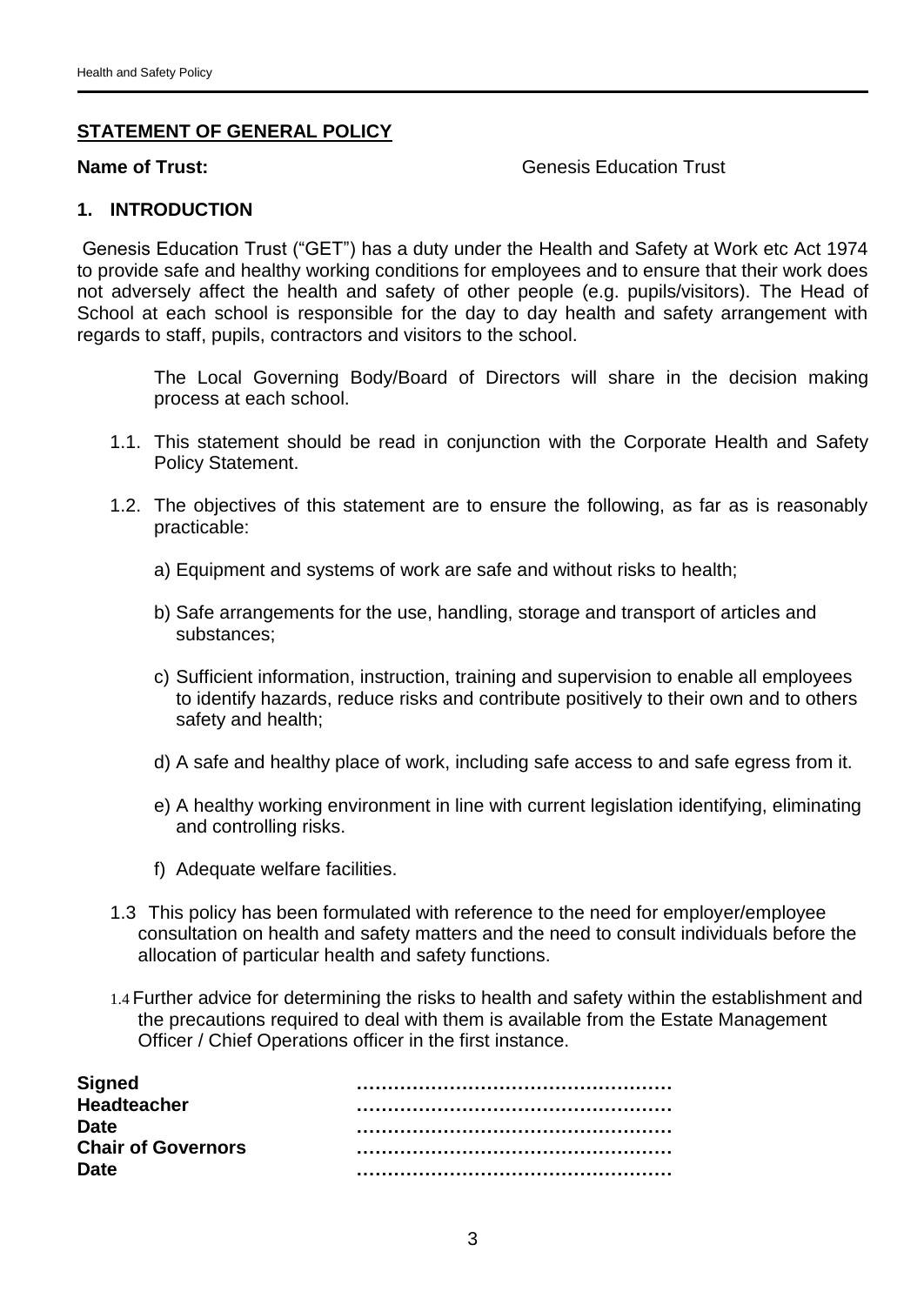# <span id="page-4-0"></span>**2 THE ORGANISATION FOR IMPLEMENTING THIS POLICY INCLUDING ALLOCATION OF FUNCTIONS**

#### <span id="page-4-1"></span>**2.1. GENESIS EDUCATION TRUST**

The ultimate responsibility for health and safety in each establishment rests with the employer Genesis Education Trust (GET). In practise functions are delegated. Reference is made in Corporate Health & Safety Policy Statement

#### **2.2. THE BOARD OF DIRECTORS**

The Board of Directors will work together with the Chief Executive Officer, and the Head of School to establish and meet health and safety objectives. Specifically, the Board of Directors will:

- Act in accordance with the policy and quidelines issued by the Health & Safety Executive (HSE);
- Ensure that adequate policies and procedures are in place; and
- Monitor the implementation of policies and procedures.

The Board of Directors will address health and safety matters via each school's Local Governing Body meetings.

An annual report on each school will be submitted to the Board of Directors by the Chief Operations Officer regarding each school's health and safety performance.

# <span id="page-4-2"></span>**2.3. THE CHIEF OPERATION OFFICER**

Main functions are:

- (a) To ensure day-to-day management of all health and safety matters in the school in accordance with the health and safety policy, LCoP's etc;
- (b) To ensure that termly inspections and risk assessments are carried out;
- (c) To submit inspection reports to the Local Governing Body;
- (d) To ensure appropriate action is taken;
- (e) To pass on information received on health and safety matters to appropriate people;
- (f) To carry out investigations where necessary;
- (g) To chair health and safety forums (e.g. staff or governing body meetings);
- (h) To identifying staff training needs;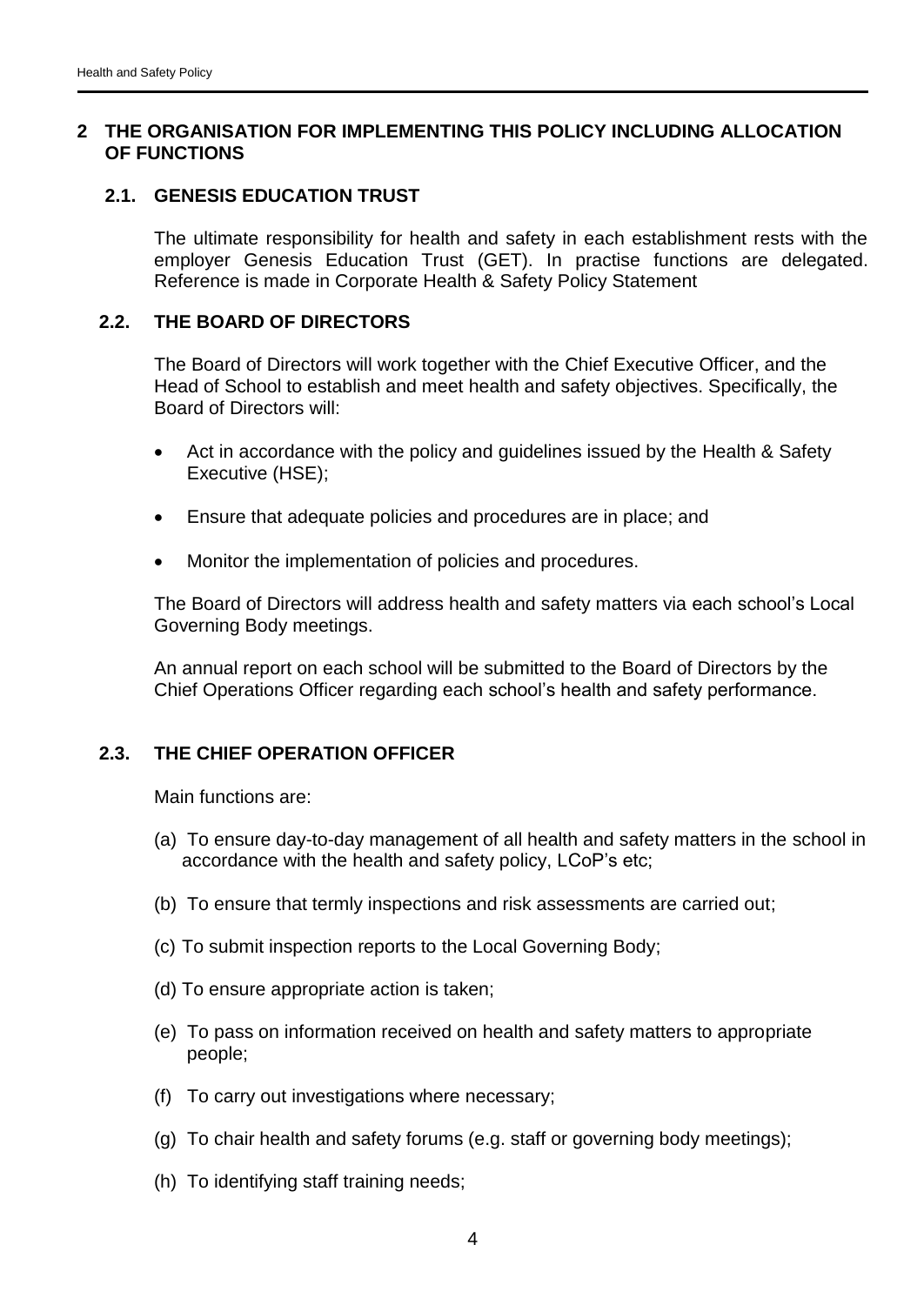- (i) To liaise with governors and/or the Board of Directors on policy issues and any problems in implementing the health and safety policy;
- (j) To co-operate with and providing necessary facilities for trades union safety representatives to carry out their function.

#### <span id="page-5-0"></span>**2.4. OTHER STAFF**

Main functions are:

- (a) Day-to-day management of health and safety in accordance with the health and safety policy;
- (b) Checking classrooms/work areas are safe;
- (c) Checking equipment is safe before use;
- (d) Ensuring safety procedures are followed;
- (e) Ensuring protective clothing/equipment is used, when needed;
- (f) Participating in inspections and the health and safety meetings, if appropriate;
- (g) Bringing potential problems to the relevant manager's attention.

# <span id="page-5-1"></span>**2.5. LEGAL DUTIES OF ALL EMPLOYEES**

The Health and Safety at Work Act etc. 1974 states:

"It shall be the duty of every employee while at work:

- (a) To take reasonable care for the Health and Safety of him/herself and of any other persons who may be affected by his/her acts or omissions of work, and
- (b) As regards any duty or requirement imposed on his employer or any other person by or under any of the relevant statutory provisions, to co-operate with him/her so far as it is necessary to enable that duty or requirement to be performed or complied with"

The Act also states:

"No person shall intentionally or recklessly interfere with or misuse anything provided in the interest of health, safety or welfare in pursuance of any of the relevant statutory provisions"

**In order that the laws be observed and responsibilities to pupils and other visitors to the school are carried out all employees are expected:**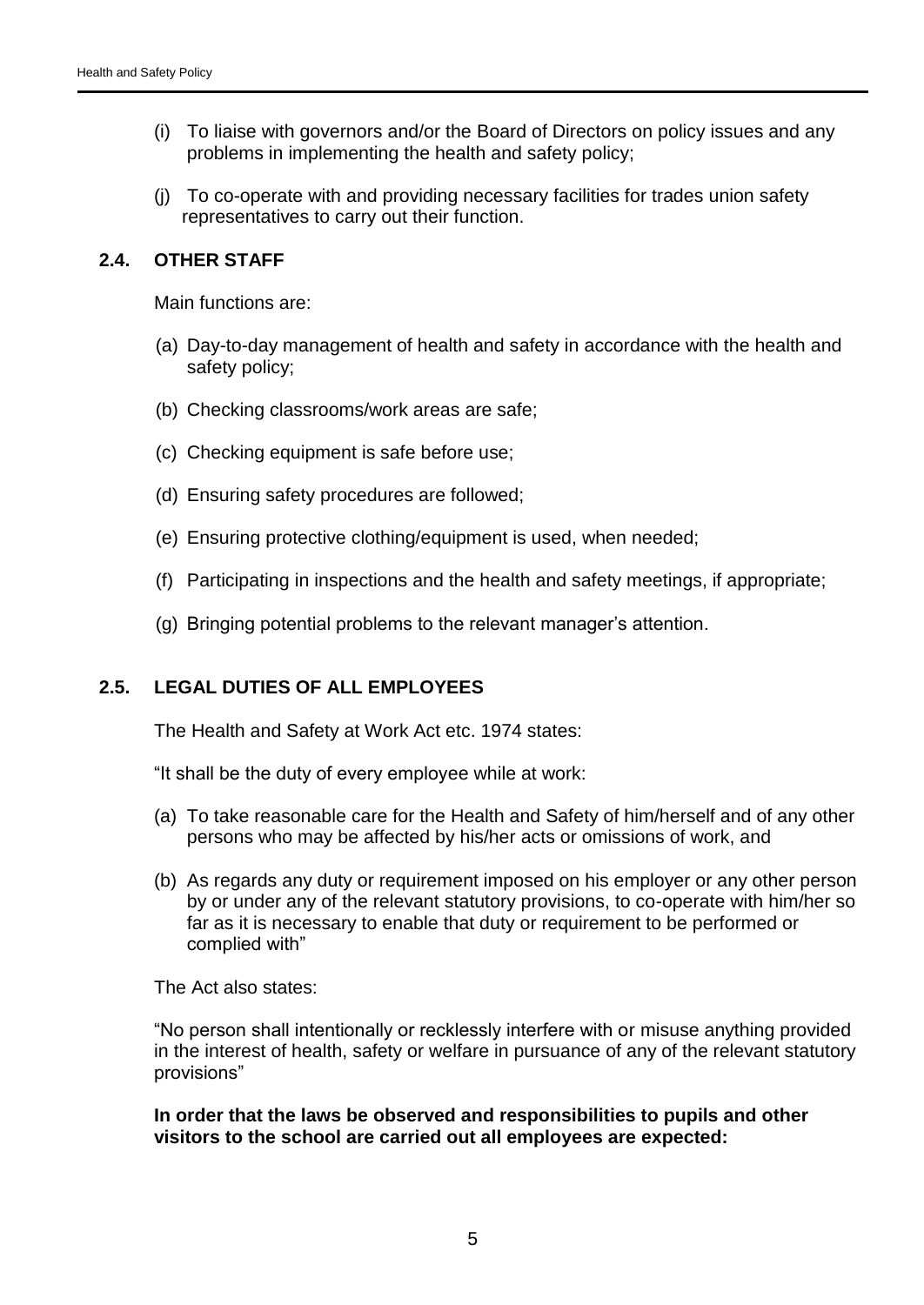- (c) To know the safety measures and arrangements to be adopted in their own working areas and to ensure they are applied.
- (d) To observe standards of dress consistent with safety and/or hygiene.
- (e) To exercise good standards of housekeeping and cleanliness.
- (f) To know and apply the emergency procedures in respect of fire and first aid.
- (g) To use and not wilfully misuse, neglect or interfere with things provided for his/her own safety and/or the safety of others.
- (h) To co-operate with other employees in promoting improved safety measures in their school.
- (i) To co-operate with the union safety representative and the enforcement officer of the Health and Safety Executive.

#### <span id="page-6-0"></span>**2.6. SPECIAL OBLIGATIONS OF CLASS TEACHERS**

The safety of pupils in classrooms, laboratories and workshops etc is the responsibility of class teachers who have traditionally carried responsibility for the safety of pupils when they are in their charge.

If for any reason, (e.g. the condition or location of equipment, the physical state of the room or the splitting of a class for practical work) a teacher considers he/she cannot accept this responsibility, he/she should discuss the matter with the Head of School before allowing practical work to take place.

Class teachers are expected:

- (a) To exercise effective supervision of the pupils and to know the emergency procedures in respect of fire, bomb scare and first aid, and to carry them out.
- (b) To conduct termly inspections of their classroom
- (c) To know the safety measures to be adopted in their own special teaching areas and to ensure that they are applied.
- (d) To give clear instructions and warning as often as necessary.
- (e) To follow safe working procedures personally.
- (f) To call for protective clothing/equipment, safe working procedures, etc. when necessary.
- (g) To make recommendations to their Head of School, Phase Leader, etc. on safety equipment and on additions or improvements to plant, tools, equipment or machinery which are dangerous or potentially so.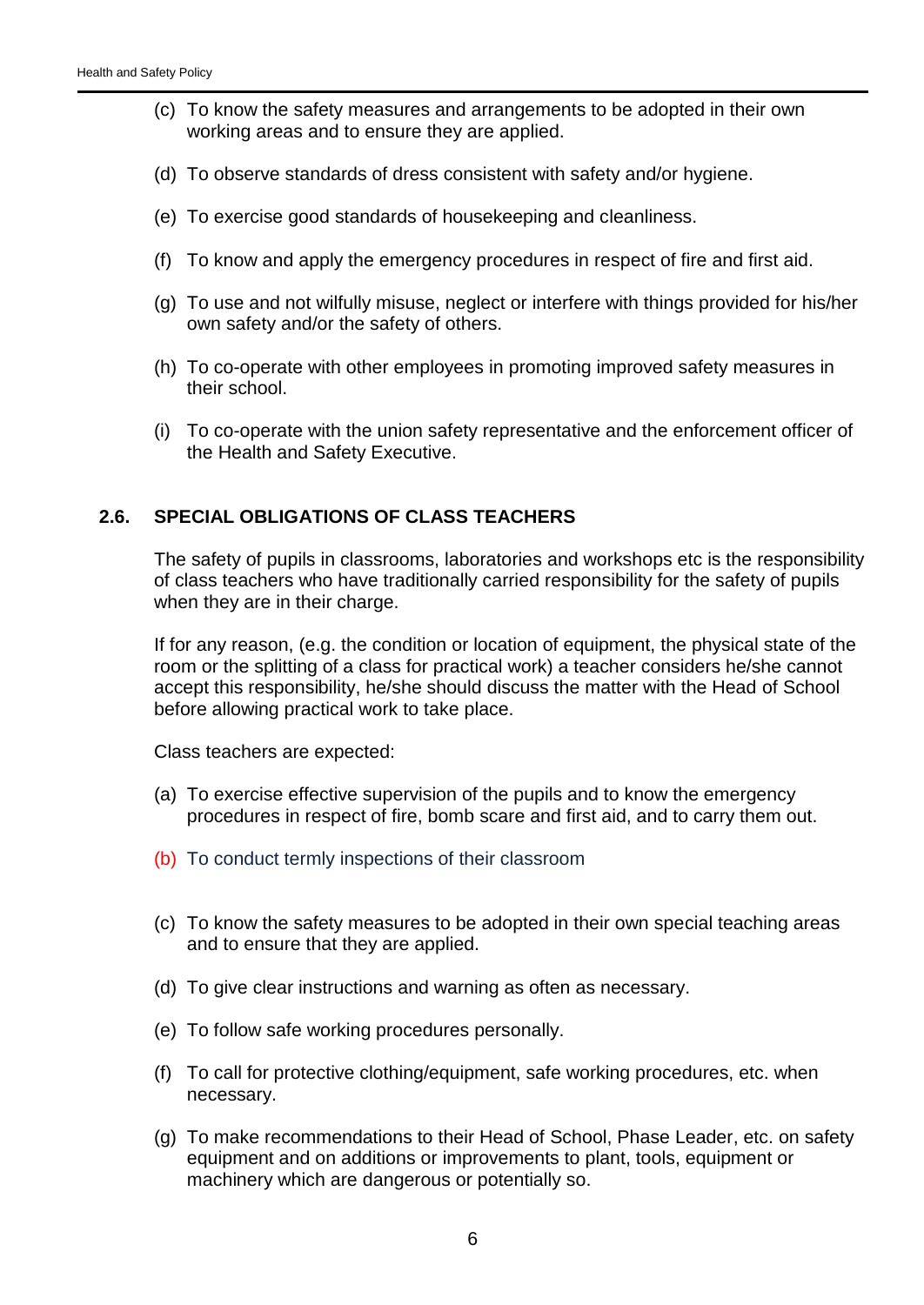# <span id="page-7-0"></span>**2.7. THE UNION SAFETY REPRESENTATIVE**

The Union Safety Representative for the school is:

# **Vacant**

Union safety representatives have various rights given to them. For example, they have the right to time off with pay for training, and to the facilities necessary for them to carry out their role; they can also carry out workplace inspections and investigate accidents on behalf of their trades union. These inspections and investigations are quite separate from those carried out on behalf of employers; (i.e. Union Safety Reps do not inspect on behalf of the Headteacher/site manager). Safety representatives must be consulted by employers on any measures that may substantially affect the health and safety of employees, and on a range of other issues.

# <span id="page-7-1"></span>**2.8. PUPILS**

Are expected:

- (a) To exercise personal responsibility for the safety of self and classmates.
- (b) To observe standards of dress consistent with safety and/or hygiene (this would preclude unsuitable footwear, knives and other items considered dangerous).
- (c) To observe all the safety rules of the school and in particular the instructions of teaching staff given in an emergency.
- (d) To use and not wilfully misuse, neglect or interfere with things provided for his/her safety.

# <span id="page-7-2"></span>**2.9. VISITORS/SECURITY**

Regular visitors and other users of the premises (e.g. contractors and delivery persons from specific companies) should be required to observe the safety rules of the school. In particular parents helping out in school must be made aware of the health and safety arrangements applicable to them through the teacher to whom they are assigned.

All visitors must report to the reception office where a 'signing in' system is in operation.

# <span id="page-7-3"></span>**2.10. STAFF HOLDING POSITIONS OF RESPONSIBILITY THE MANAGEMENT CHAIN (Example)**

- Level (1) Executive Head / Chief Operations Officer / Head teacher
- Level (2) Estate Management Officer
- Level (3) Teachers and Support Staff/Site Service Officer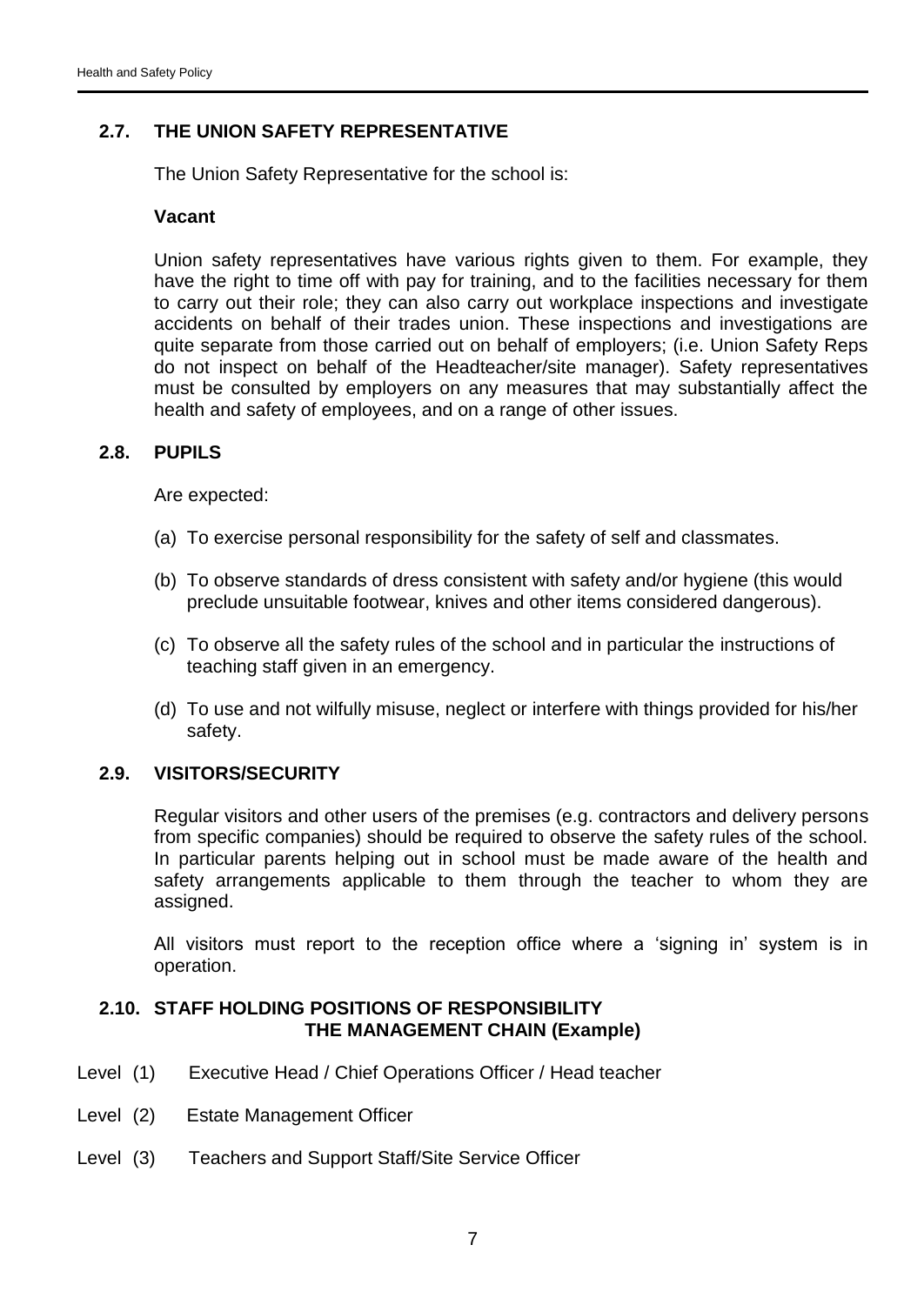# **DELEGATION OF FUNCTIONS**

- 1 Develop health and safety policies and safe working procedures
- 1 Ensure Implementation of the schools policy/procedures
- 1 Arrange for staff to be health and safety training courses (e.g. first aid)
- 2 Check procedures are followed
- 2 Ensure that staff attends training course to become competent to do tasks
- 2 Ensure classroom/workplace inspections
- 2. Ensure workplace risk assessment is carried out
- 2 Check work area/equipment is safe
- 2 Ensure accidents/incidents are recorded and investigated and sent to the HSE if required
- 3 Day to day Inspection of classrooms and communal areas
- 3 Report defects
- 3 Assist with the development of workplace risk assessment

# <span id="page-8-0"></span>**3.1. SUPERVISION OF PUPILS**

All members of staff are aware of the school health and safety procedures and what to do regarding incidents of ill health or accidents. All Midday staff have had specific training in the treatment of minor injuries and know the procedures to be adopted in cases of head injuries.

# <span id="page-8-1"></span>**3.2. PROVISION OF FIRST AID**

The school designated First Aider(s) is/are

# **Name Location/phone number**

All first aiders are named on the training report

First aid boxes are provided in:

The Medical Rooms Nursery Rooms (where appropriate)

The person(s) responsible for checking and maintaining the contents of first aid boxes is/are:

#### **Office staff**

# <span id="page-8-2"></span>**3.3. ACCIDENT/INCIDENT/DISEASE REPORTING AND INVESTIGATING**

If anyone should become ill or suffer injury as a result of an accident the procedures below must be followed.

(a) First Aid should be rendered, **but only as far as knowledge and skills admit.** If circumstances necessitate, the trained first aider should be summoned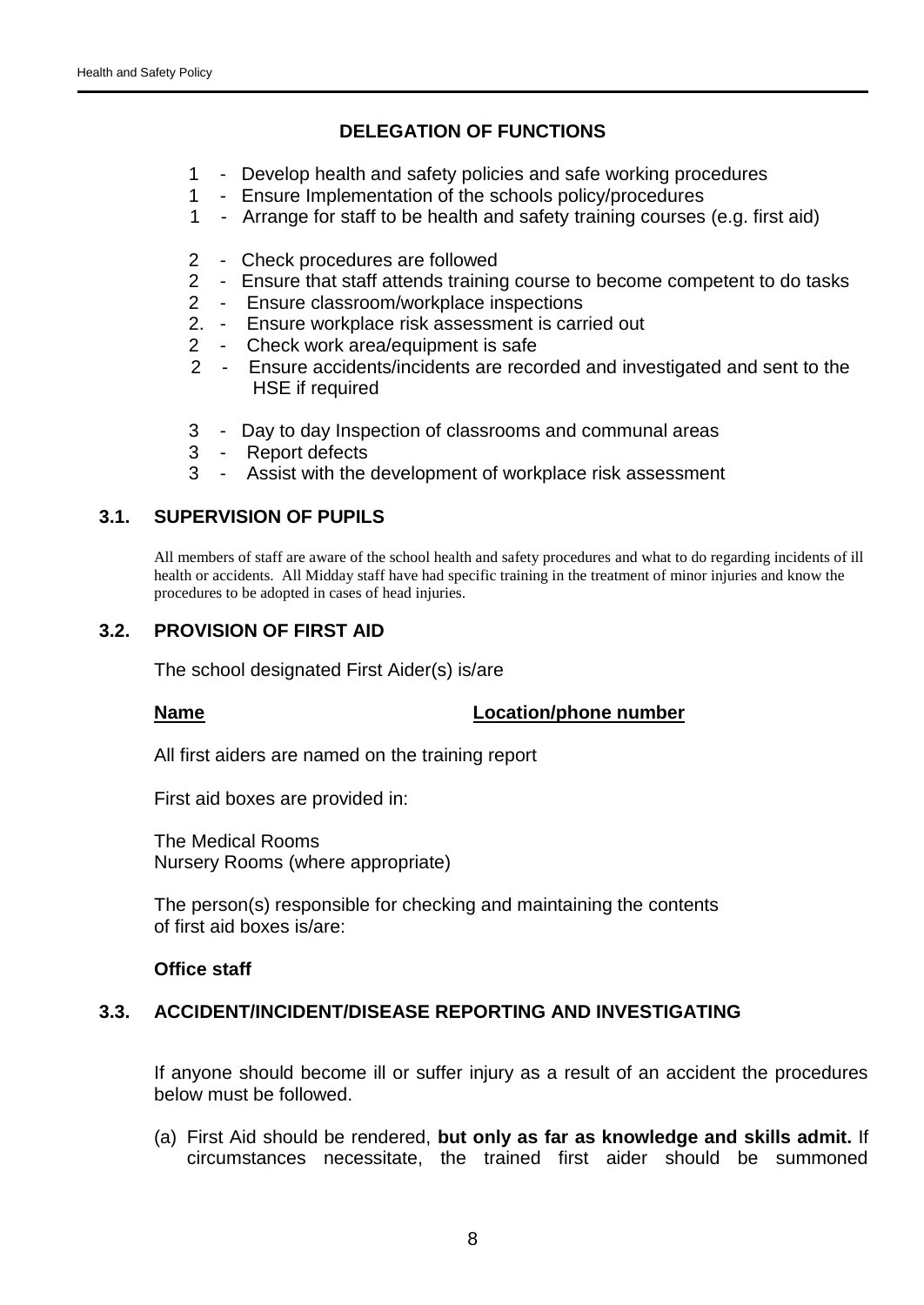immediately to tend to the patient. The patient should be given all possible reassurances, and if absolutely necessary, removed from danger.

- (b) If the patient needs to be taken to hospital then an ambulance should always be called. If an ambulance is required the emergency "999" service should be used. For cases of a less severe nature then it may be appropriate to transport a member of staff/pupil to a casualty department without using the ambulance service but it should be noted that this should always be on a voluntary basis. (If a member of staff uses his/her own car for these purposes he/she must ensure that he/she has obtained specific cover from his/her insurance company). Whenever possible no casualty should be allowed to travel to hospital unaccompanied if there is any doubt about their fitness to do so.
- (c) Accident Forms

*Accidents must be reported on the Schools Accident/Incident Reports (SAIR). Some accidents require reporting immediately via the RIDOR system. Staff need to be aware of the accident reporting system.*

# **School's Accident/Incident Report Form (SAIR) – (Revised March 2009)**

Every case of injury, accident or incidents, including cases of physical or verbal violence must be fully and accurately reported and, where possible, detailed statements should be obtained from witnesses. Accident forms are obtained from the office. Completed forms should be passed immediately to the Head of School who should investigate the accident and report to the Executive Headteacher. An accident form must be completed where necessary.

# **School's Accident/Incident/Disease Report (SAIR)**

NB. Accident book BI 510 is no longer utilised because of GDPR, but an ordinary exercise book can be used in addition to the accident forms.

A RIDOR must be completed for employees who have had an accident/injury and also for pupil who has sustained serious injury **and is taken to hospital for treatme**nt.

Minor accident/incident can be recorded in an Accident book within children's personal details e.g. address etc., which is held in the main office.

# <span id="page-9-0"></span>**3.4. FIRE AND EMERGENCY PROCEDURES**

The Fire and Emergency Procedures are fully documented in the Fire Procedures Policy.

# <span id="page-9-1"></span>**3.5. HEALTH AND SAFETY GUIDANCE AND ADVICE**

Staff will receive copies of relevant health and safety documentation issued by the HSE via:

The Health & Safety Noticeboard

All staff must ensure that guidance is adhered to.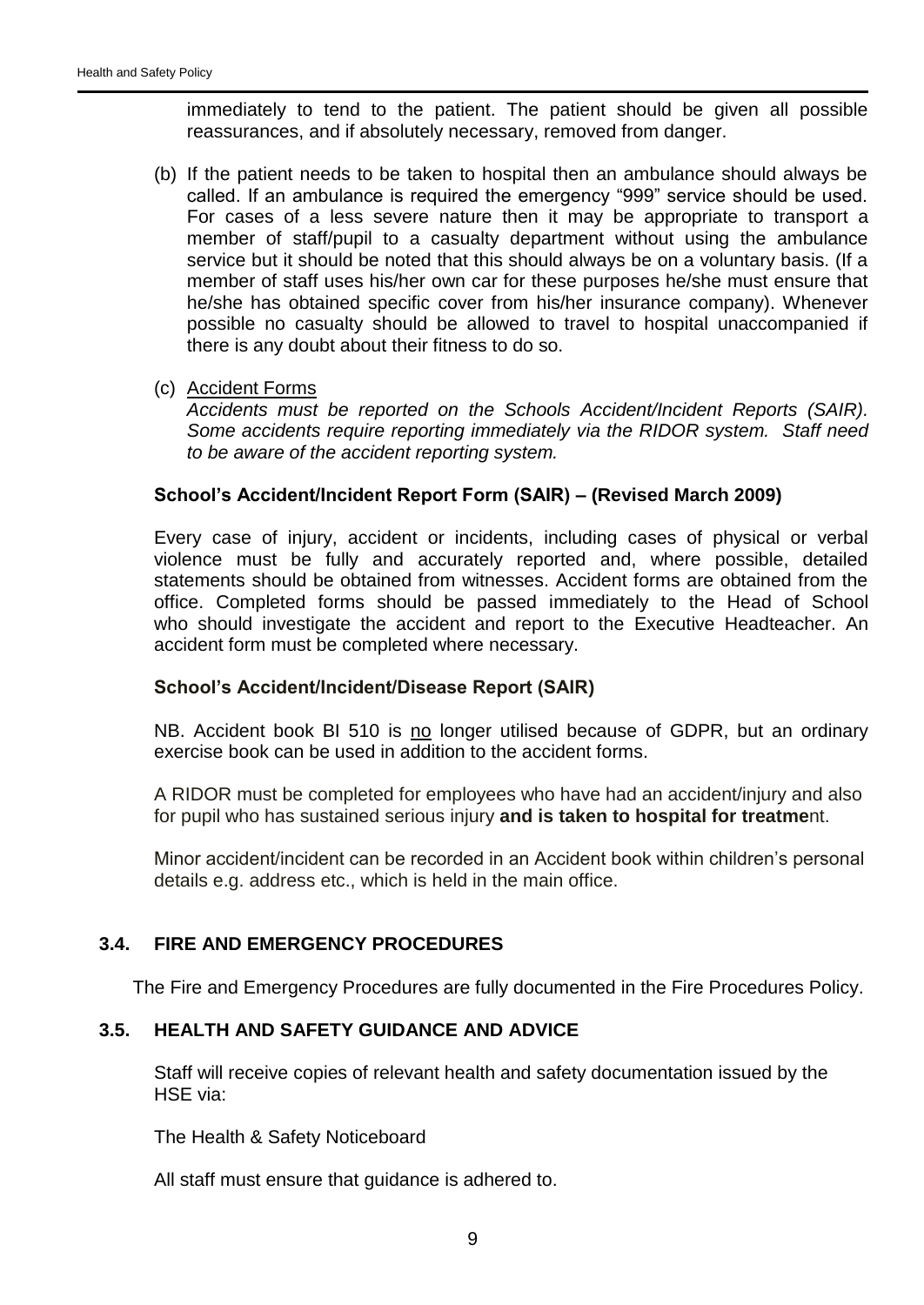A central copy of the School's Health and Safety Manual is available for all staff at the main office at each school.

#### <span id="page-10-0"></span>**3.6. INDUCTION/TRAINING**

New staff receives induction training within the first week of commencing their duties.

It is the responsibility of senior managers to identify the training needs within their area of responsibility and advise the Headteacher. All staff are encouraged to request release to attend health and safety training courses e.g. first-aid, fire safety, manual handling, use of chemicals, use of computers, lone working/personal safety, work related stress etc.

# <span id="page-10-1"></span>**3.7. MAINTENANCE AND REPAIRS**

- (i) All statutory works which must be carried out within both buildings are monitored via the Premises & Finance Governors Committee at which they are given on a termly basis a breakdown of the maintenance checklist for the statutory items which must be obtained
- (ii) Gas equipment is serviced annually by a CORGI Registered Engineer.

# <span id="page-10-2"></span>**3.8. ELECTRICAL EQUIPMENT**

- (i) All portable appliances will be tested annually
- (ii) A copy of the inventory of the electrical equipment tested including test results will be held in the main office. All staff must visually check all electrical appliances prior to their use and report any defects to the Senior staff. All defective equipment must be taken out of use immediately. **Privately owned appliances must not be used.**
- (iii) The School should inspect fixed wiring every 5 years. This can be arranged and monitored by the School's own Contractor. Certificates of inspection are held by the school.

# <span id="page-10-3"></span>**3.9. MACHINERY AND PLANT**

- (i) All machinery and plant must be checked for health and safety prior to being used on site.
- (ii) Senior Staff must ensure that there is a system of inspection to identify and risk assess any dangerous machinery.
- (iii) Pressurised plant is the responsibility of the School and should be tested by the School's own Contractor.
- (iv) Lifting machines are the responsibility of the School and should be inspected and tested every 6 months
- (v) Therefore arrangements should be made for these machines to be serviced 4 times a year.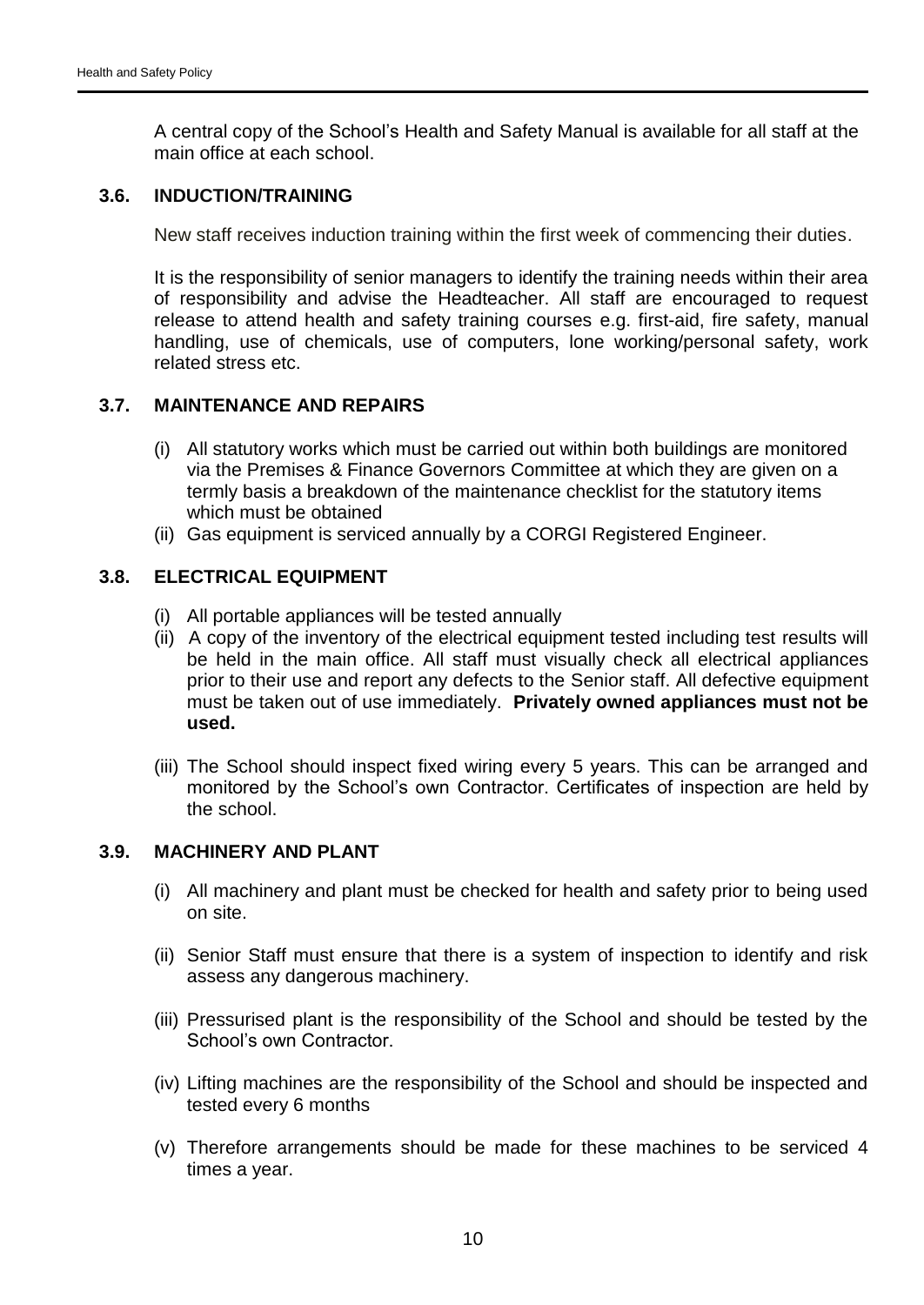(ii) The boiler is the responsibility of the School and is maintained by the school's own contractor. Boilers are serviced annually.

#### <span id="page-11-0"></span>**3.10. CONTRACTORS ON SITE**

The Site Services Officers will be responsible for Contractors entering or working within the School They will be responsible for monitoring the work.

If contractors' activities create a risk to health and safety of staff, pupils visitors etc the head of school should issue any instructions necessary to reduce the risk. The Project Officer should then be notified. Assistance may be sought from Health and Safety Management

#### <span id="page-11-1"></span>**3.11. ASBESTOS**

A copy of the asbestos survey is kept in the main office.

Staff are made aware of the presence of asbestos material to ensure that it is not interfered with in any manner, and for monitoring purposes.

The asbestos survey report is to be made available to contractors who should only begin work when it is established that asbestos material is not present.

#### <span id="page-11-2"></span>**3.12. RISK ASSESSMENT**

- (i) Risk assessment is a legal requirement. It is the process of identifying hazards and assessing the risks of harm and loss threatened by the hazard. The assessment considers consequences and implements control measures to reduce the level of risk of harm.
- (ii) The Chief Operations Office together with the Estate Management Officer will ensure that a risk assessment of the premises, methods of work and all school– sponsored activities are conducted on a regular basis across all schools. The assessment will identify defects and deficiencies, together with the necessary remedial action or risk control measures.
- (iii) Reporting Of Hazards.

Any person noticing a hazard (something with a potential to cause harm or loss) should immediately take steps to protect other persons from the hazard. It should then be reported to

The Chief Operations Officer for building defects

The Chief Operations Officer for equipment

or the appropriate person, if the hazard was due to poor planning of an activity.

The union safety representative should be consulted on risk assessment.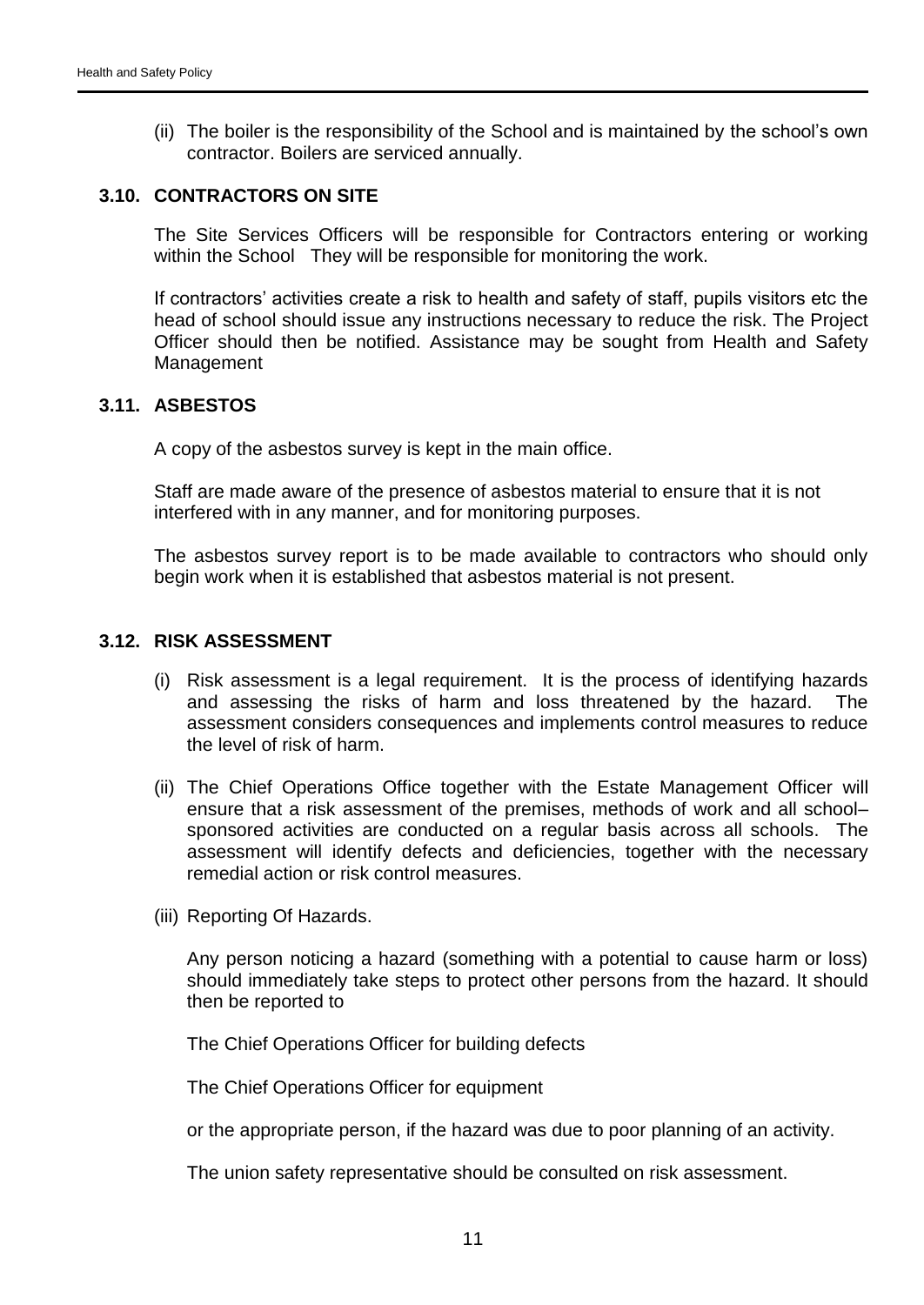(iv) Control Of Substances Hazardous to Health (COSHH)

All substances/equipment used within the establishment must comply with LCoP 18 COSHH. Risk Assessments for new substances must be provided. It is the responsibility of the School to inspect and test fume cupboards once every fourteen months. The School will hold a copy of the report.

#### <span id="page-12-0"></span>**3.13. EDUCATIONAL VISITS**

All schools have an Educational Visits Co-ordinator (EVC)

Each school sets its own procedures via the EVC.

# <span id="page-12-1"></span>**3.14. PE EQUIPMENT AND PLAY EQUIPMENT**

PE equipment and play equipment shall be inspected annually by:

Play Downs Limited

Regular visual inspections will be undertaken by:

The Site Services Officer

Any defective equipment must be taken out of use immediately and reported to:

The Chief Operations Officer

# <span id="page-12-2"></span>**3.15. CLEANING ARRANGEMENTS**

The school is cleaned by: Its own employees Safe working procedures for cleaning staff are devised by: The Site Services Officer in conjunction with the Chief Operations Officer/Estate Management Officer

Problems related to cleaning are dealt with by: The Site Services Officer

# <span id="page-12-3"></span>**3.16. SITE SECURITY**

All visitors must report to the main Office/reception where they will be asked to sign in electronically. They will be provided with a lapel badge to wear as identification whilst on the premises.

Any member of staff who notices an unidentified person on the site should seek to identify that person and/or inform the Caretaker/Site Services Officer or a member of the senior management team immediately.

# <span id="page-12-4"></span>**3.17. PROTECTIVE CLOTHING AND EQUIPMENT**